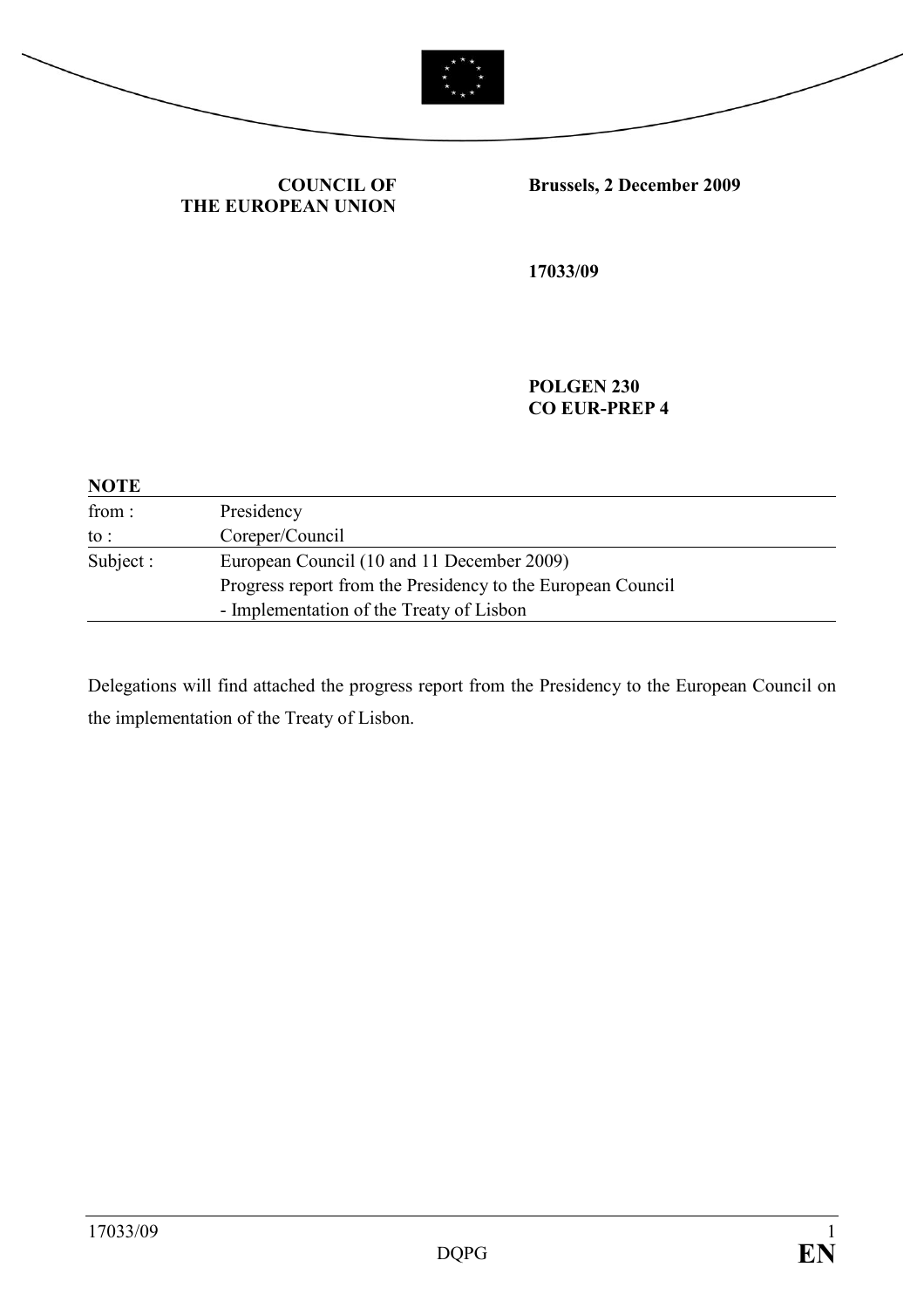## PROGRESS REPORT FROM THE PRESIDENCY TO THE EUROPEAN COUNCIL ON THE IMPLEMENTATION OF THE TREATY OF LISBON

- 1. The preparation of the entry into force of the Treaty of Lisbon has been a priority for the Presidency. Its main aim in this respect was to secure a smooth entry into force. The European Council in its October meeting took note of the state of play of the preparation (14928/09). The present report sets out the state of play of today. The Presidency has had regular contacts with the European Parliament in particular as regards issues on which common understanding needs to be reached.
- 2. In addition, sufficiently on time before the entry into force, agreement was reached on the appointments foreseen by the Treaty of Lisbon:
	- Mr Herman Van Rompuy as President of the European Council,
	- Baroness Catherine Margaret Ashton of Upholland as High Representative of the Union for Foreign Affairs and Security Policy and
	- Mr Pierre de Boissieu as Secretary General of the Council of the European Union.
- 3. On 1 December 2009 an important number of decisions were adopted by the European Council and the Council allowing for an undisrupted functioning of the Union and its institutions under the provisions of the new Treaty. In addition, a note verbale informing third parties about the transition from European Communities to European Union was sent out to the third states and international organisations concerned.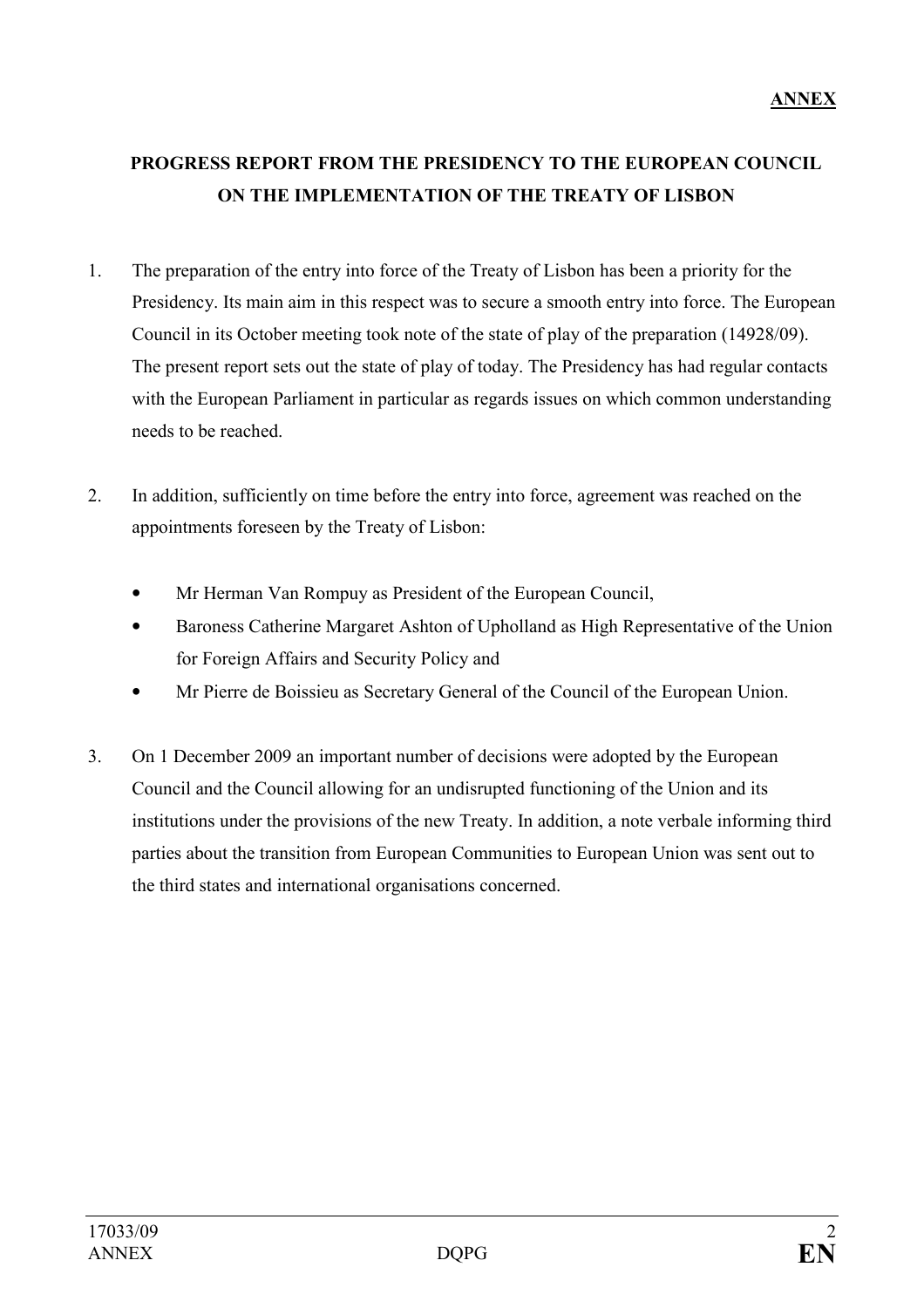- 4. The decisions adopted on 1 December are the following:
	- Decisions adopted by the European Council:
		- European Council Decision adopting its Rules of Procedure (16561/1/09),
		- European Council Decision electing the President of the European Council (16530/1/2009),
		- European Council Decision taken with the agreement of the President of the Commission appointing the High Representative of the Union for Foreign Affairs and Security Policy (16531/2/2009),
		- European Council Decision on the exercise of the Presidency of the Council (16534/1/09)
	- Decisions adopted by the Council:
		- Council Decision adopting the Council's Rules of Procedure (16525/09),
		- Council Decision laying down measures for the implementation of the European Council Decision on the exercise of the Presidency of the Council (16517/09),
		- Council Decision appointing the Secretary-General of the Council of the European Union (16533/2/09),
		- Council Decision laying down the conditions of employment for the President of the European Council (16519/09),
		- Council Decision laying down the conditions of employment for the High Representative for Foreign Affairs and Security Policy (16521/09),
		- Council Decision laying down the conditions of employment for the Secretary-General of the Council of the European Union (16536/09),
		- Decision of the Council (General Affairs) establishing the list of Council configurations in addition to those referred to in the second and third subparagraphs of Article 16(6) of the Treaty of the European Union (16520/1/09).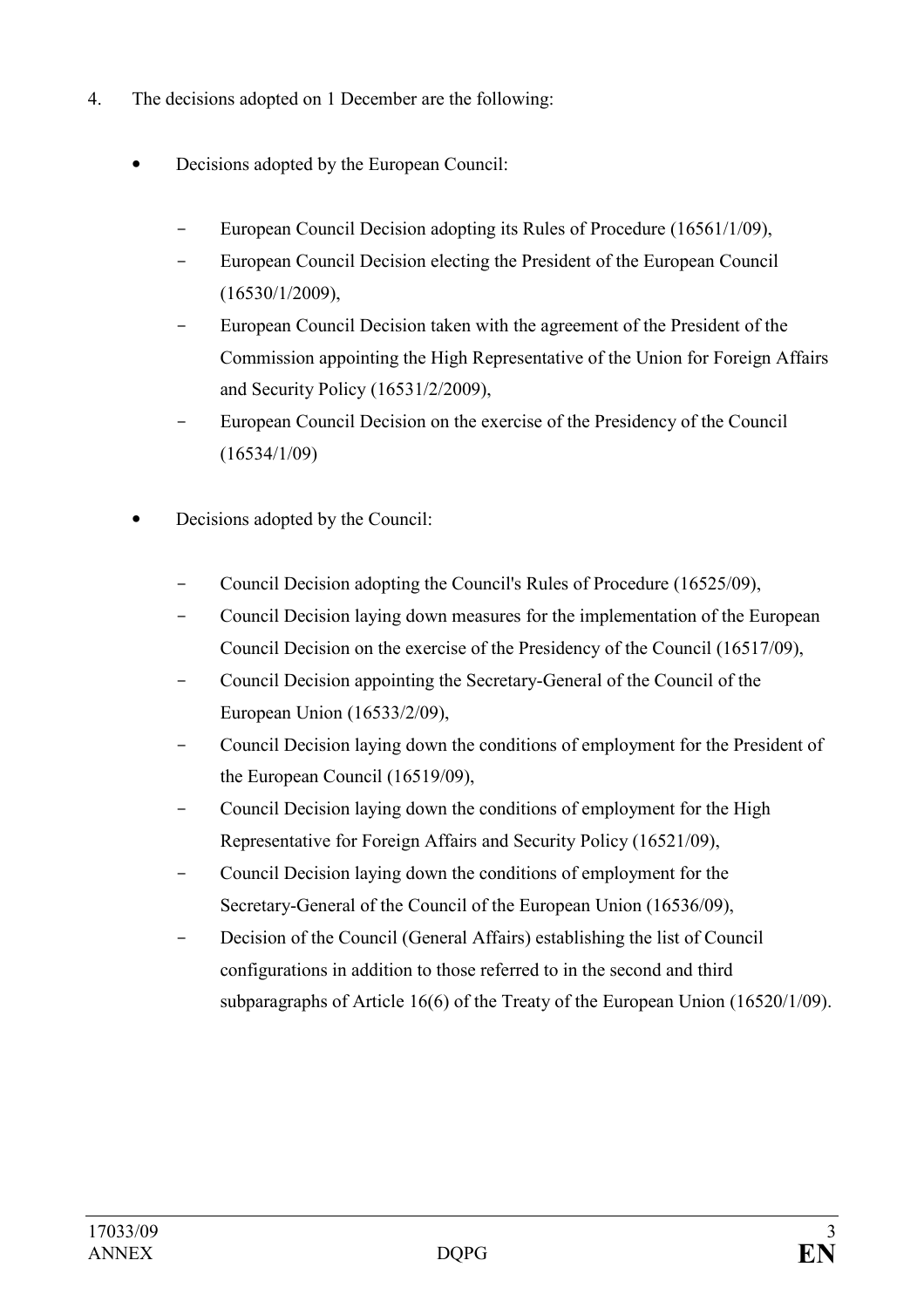- 5. As regards budgetary issues, an agreement has been reached between the European Parliament, the Council and the Commission on a joint declaration on transitional measures applicable to the budgetary procedure after the entry into force of the Lisbon Treaty. These measures are related to the calendar of the budgetary procedure and the interinstitutional cooperation on amending budgets, as well as to transfers. They will ensure continuity of EU action and a smooth transition to the new legal framework for the budgetary procedure deriving from the Treaty and will apply until corresponding rules are established in the appropriate legislative framework
- 6. [Delegated and implementing acts p.m.]
- 7. As regards the Committee structures in the area of JHA, a political agreement was reached on the Council decision on setting up the Standing Committee on operational cooperation on internal security (COSI) (16075/1/09). Its adoption is however subject to parliamentary scrutiny in some Member States. In addition, the Committee of Permanent Representatives agreed, in accordance with Article 19(3) of the Council's Rules of Procedure, arrangements concerning continuation until 1 January 2012 and re-evaluation by Coreper of ex-Article 36 Committee (CATS) and of the Strategic Committee on Immigration, Frontiers and Asylum.
- 8. The October European Council endorsed a report by the Presidency on the European External Action Service (14930/09) aiming at providing guidelines for the High Representative in the preparation of the draft Council decision on the organisation and functioning of the EEAS. The Presidency together with the Member States will to continue to provide input to the High Representative on the issues which were not entirely dealt with in the report, in particular as regards Union Delegations, programming of financial instruments and staffing issues.